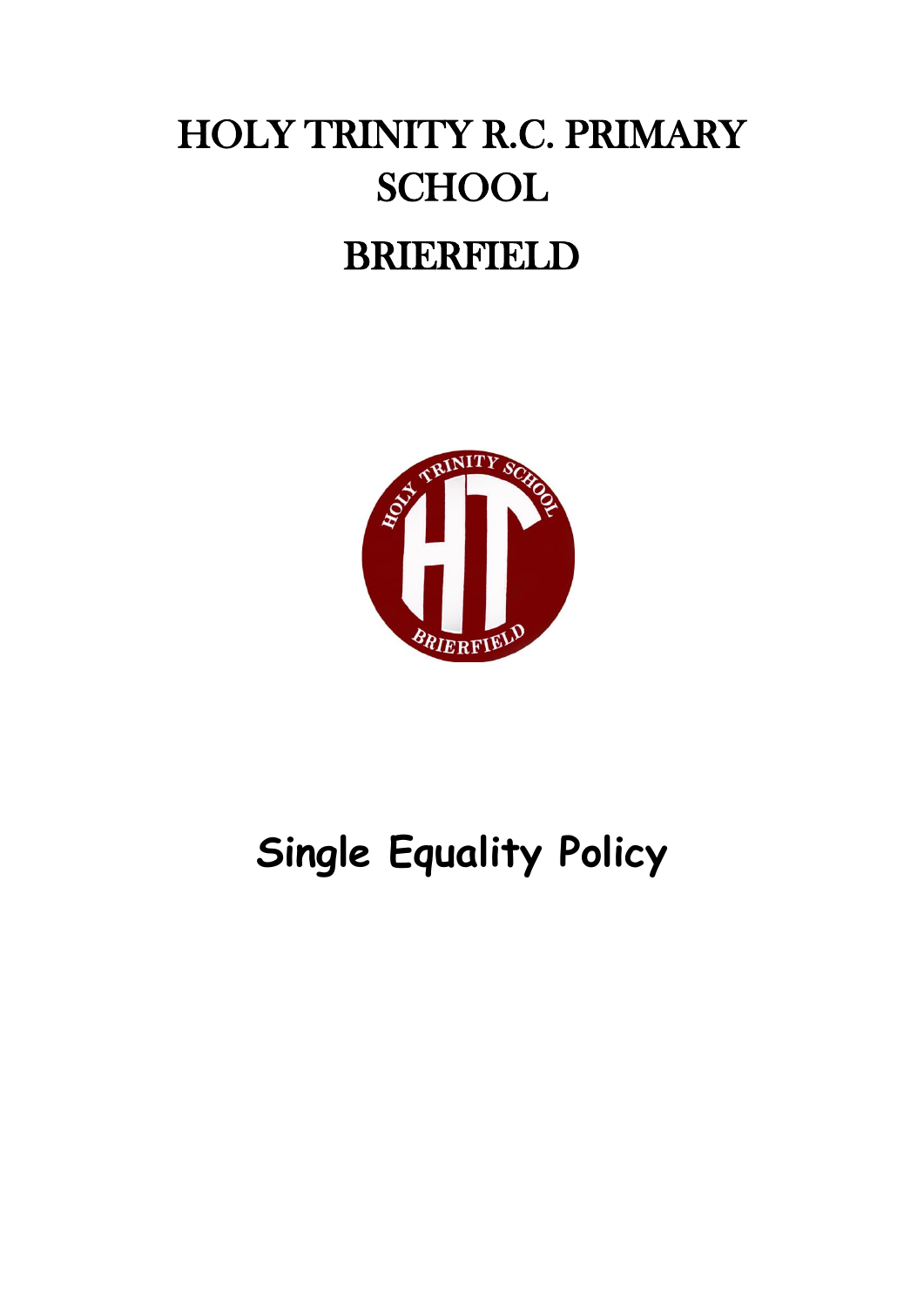# **Holy Trinity R.C. Primary School**

# **Single Equality Policy and Action Plan**

This Single Equality policy outlines the commitment of the staff, pupils and governors of Holy Trinity R.C. Primary school to ensure that equality of opportunity is available to all members of the school community. For our school this means not simply treating everybody the same but understanding and tackling the different barriers which could lead to unequal outcomes for different groups of pupils in school, whilst celebrating and valuing the achievements and strengths of all members of the school community. These include:

- Pupils
- Staff
- Parents/carers
- The governing body
- Multi-agency staff linked to the school
- Visitors to school
- Students on placement

We believe that equality at our school should permeate all aspects of school life and is the responsibility of every member of the school and wider community. Every member of the school community should feel safe, secure, valued and of equal worth.

At Holy Trinity R.C. Primary school, equality is a key principle for treating all people fairly and creating a society in which everyone has the opportunity to fulfil their potential - irrespective of their gender, ethnicity, disability, religion or belief, sexual orientation, age or any other recognised area of discrimination.

Our School Council say,"Equality is where everyone is as good as each other and when everyone is treated the same"

#### **Our Mission Statement**

"To go forward together in Christ, respecting our neighbour and striving for excellence."

Holy Trinity R.C. Primary School seeks to provide a happy and secure learning environment where a child's natural curiosity is provided with challenges, experiences and opportunities that will enable them to grow into caring, confident and informed citizens of the future.

We pride ourselves on our inclusive ethos and community involvement. We engage in many activities at local, national and international levels to raise pupil's awareness of a diverse and ever-changing world. For example, we work very closely with Building Bridges, we have close links with the Parish and we regularly fundraise for charitable causes such as the CAFOD, NSPCC, Darrian House and individuals in need throughout the community.

#### **The School in Context**

Holy Trinity is a voluntary aided Roman Catholic School situated in the town of Brierfield. The school with its up to date facilities and generous grounds was built in 1998 when it moved from the previous site which was closer to the town centre. It has a long tradition of serving the local community. The admission number is 15. There are currently 4 classes within school, plus we have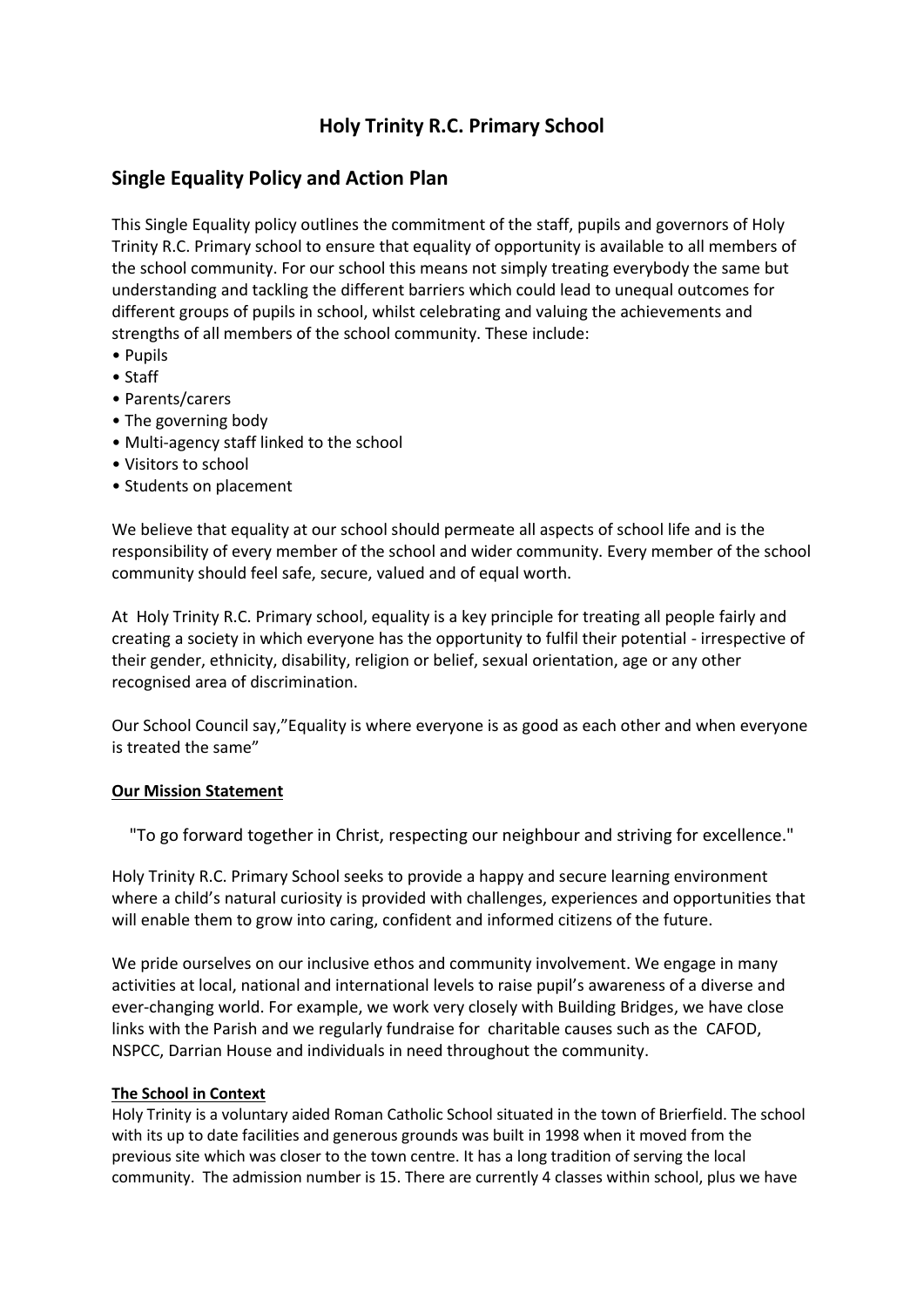close links with our local nurseries, pre-schools, primary schools, high schools and special school. The school collates information regarding the protected characteristics of the school community.

# **Ethos and Atmosphere**

● At Holy Trinity R.C. Primary school, the leadership of the school community will demonstrate mutual respect between all members of the school community

● There is an *openness* of atmosphere which welcomes everyone to the school

● All within our school community will challenge any type of discriminatory and/or bullying behaviour, eg through unwanted attentions (verbal or physical) and unwelcome or offensive remarks or suggestions

- All pupils are encouraged to greet visitors to our school with friendliness and respect
- The displays around the school are of a high quality and reflect diversity across all aspects of equality of opportunity and are frequently monitored

● Provision is made to cater for the spiritual needs of all the children through planning of assemblies, classroom based and externally based activities

# **Policy Development**

This policy applies to the whole school community. It has been drawn up as a result of the outcomes of a transparent process and through consultation with: the pupils (School Council), parents, staff and governors.

## **Monitoring and Review**

Holy Trinity R.C. Primary is an inclusive school, working towards greater equality in the whole school community. We use the curriculum and teaching to enhance the self-esteem of all those it serves and to provide a learning environment in which each individual is encouraged to fulfil her or his potential.

We collect and analyse a range of equality information for our pupils/students which includes attainment/attendance data, exclusions, involvement of extended learning opportunities, complaints of bullying, harassment or racist incidents. These are analysed by ethnicity, disability, gender and free school meals.

We make regular assessments of pupils' learning and use this information to track pupils' progress, as they move through the school. As part of this process, we regularly monitor the performance of different groups, to ensure that all groups of pupils are making the best possible progress. We use this information to adjust future teaching and learning plans, as necessary. Resources are available to support groups of pupils where the information suggests that progress is not as good as it should be. The governing body receives regular updates on pupil performance information.

School performance information is compared to national data and Local Authority data, to ensure that pupils are making appropriate progress when compared to all schools, and to schools in similar circumstances.

As well as monitoring pupil performance information, we also regularly monitor a range of other information. This relates to: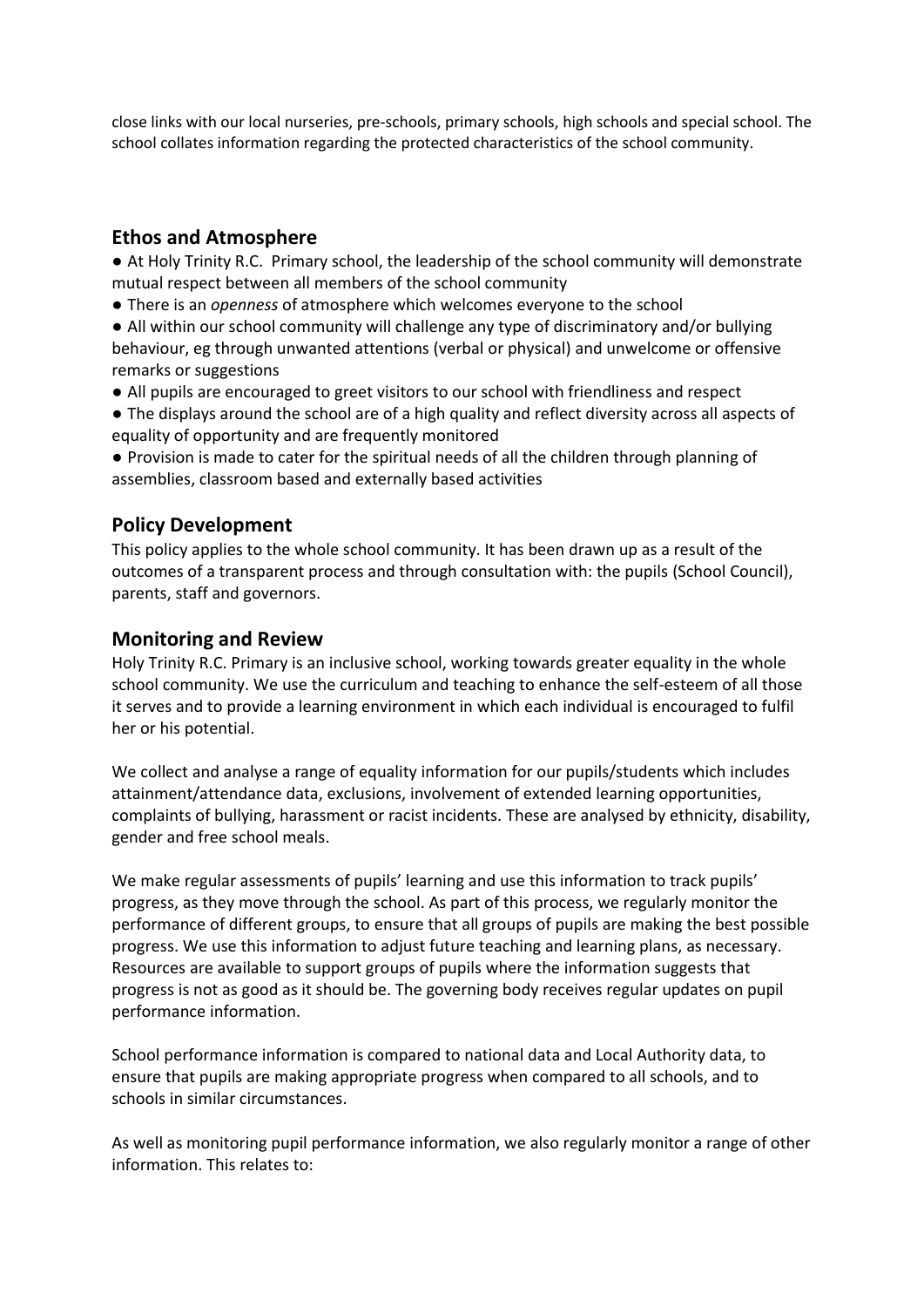- Attendance
- Exclusions and truancy
- Racism, disability, sexism, homophobia and all forms of bullying
- Parental involvement
- Participation in Extended Learning Opportunities

Our monitoring activities enable us to identify any differences in pupil performance and provide specific support as required, including pastoral support. This allows us to take appropriate action to meet the needs of specific groups in order to make necessary improvements.

Holy Trinity R.C. Primary School is also committed to providing a working environment free from discrimination, bullying, harassment and victimisation. We aim to recruit an appropriately qualified workforce and establish a governing body that is representative of all sections of the community in order to respect and respond to the diverse needs of our population. We collect equality information in line with LCC guidelines for employment, training and promotion. *Please refer to our Confidentiality Policy.* No issues have arisen from data analysis in regard to this matter.

Due regard is given to the promotion of equality in the School Improvement Plan. The person responsible for the monitoring and evaluation of the policy and action plan at Holy Trinity R.C. Primary school is the Headteacher

Their role is to:

- Lead discussions, organise training, update staff in staff meetings, support discussions
- Work with the governing body on matters relating to equality
- Support evaluation activities that moderate the impact and success of this policy

# **Developing Best Practice**

#### **Learning and Teaching**

We aim to provide all our pupils with the opportunity to succeed, and to reach the highest level of personal achievement. To do this, teaching and learning will:

- Provide equality of access for all pupils and prepare them for life in a diverse society
- Use materials that reflect a range of cultural backgrounds, without stereotyping
- Use materials to promote a positive image of and attitude towards disability and disabled people
- Promote attitudes and values that will challenge discriminatory behaviour
- Provide opportunities for pupils to appreciate their own culture and religions and celebrate the diversity of other cultures
- Use a range of sensitive teaching strategies when teaching about different cultural and religious traditions
- Develop pupils advocacy skills so that they can detect bias, challenge discrimination, leading to justice and equality
- Ensure that the whole curriculum covers issues of equality and diversity;
- All subject leaders' departments, where appropriate, promote and celebrate the contribution of different cultures to the subject matter
- Seek to involve all parents in supporting their child's education
- Provide educational visits and extended learning opportunities that involve all pupil groups
- Take account of the performance of all pupils when planning for future learning and setting challenging targets
- Make best use of all available resources to support the learning of all groups of pupils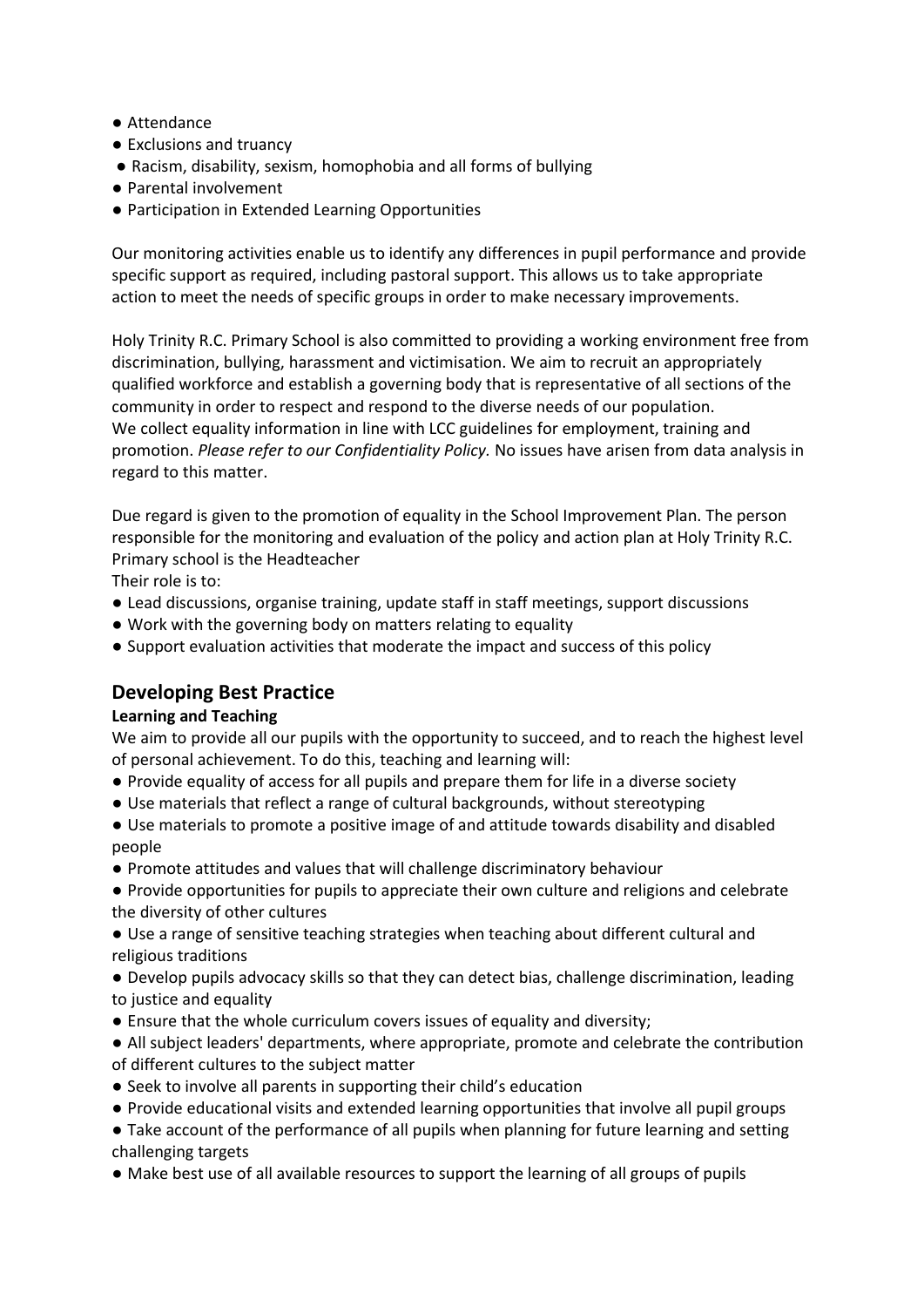● Identify resources and training that support staff development

#### **Learning Environment**

There is a consistently high expectation of all pupils regardless of their gender, ethnicity, disability, religion or belief, sexual orientation, age or any other recognised area of discrimination. All pupils are encouraged to improve on their own achievements and not to measure themselves against others. Parents are also encouraged to view their own children's achievements in this light.

● Teacher enthusiasm is a vital factor in achieving a high level of motivation and good results from all pupils

● Adults in the school will provide good, positive role models in their approach to all issues relating to equality of opportunity

● The school places a very high priority on the provision for special educational needs and disability. We will to meet all pupils' learning needs including the more able by carefully assessed and administered programmes of work

● The school provides an environment in which all pupils have equal access to all facilities and resources

- All pupils are encouraged to be actively involved in their own learning
- A range of teaching methods are to be used throughout the school to ensure that effective learning takes place at all stages for all pupil

● Consideration will be given to the physical learning environment – both internal and external, including displays and signage

## **Curriculum**

At Holy Trinity R.C. Primary school, we aim to ensure that:

- Planning reflects our commitment to equality in all subject areas and cross curricular themes promoting positive attitudes to equality and diversity
- Pupils will have opportunities to explore concepts and issues relating to identity and equality
- Steps are taken to ensure that all pupils have access to the mainstream curriculum by taking into account their cultural, backgrounds, linguistic needs and learning styles

#### **Resources and Materials**

The provision of good quality resources and materials within Holy Trinity R.C. Primary School is a high priority. These resources should:

- Reflect the reality of an ethnically, culturally and sexually diverse society
- Reflect a variety of viewpoints
- Show positive images of males and females in society
- Include non-stereotypical images of all groups in a global context
- Be accessible to all members of school community

When ordering new resources and materials we will consider how they show equality as part of the criteria for assessment.

#### L**anguage**

We recognise that it is important at Holy Trinity R.C. Primary school that all members of the school community use appropriate language which: .

● Does not transmit or confirm stereotypes

● Does not offend

● Creates and enhances positive images of particular groups identified at the beginning of this document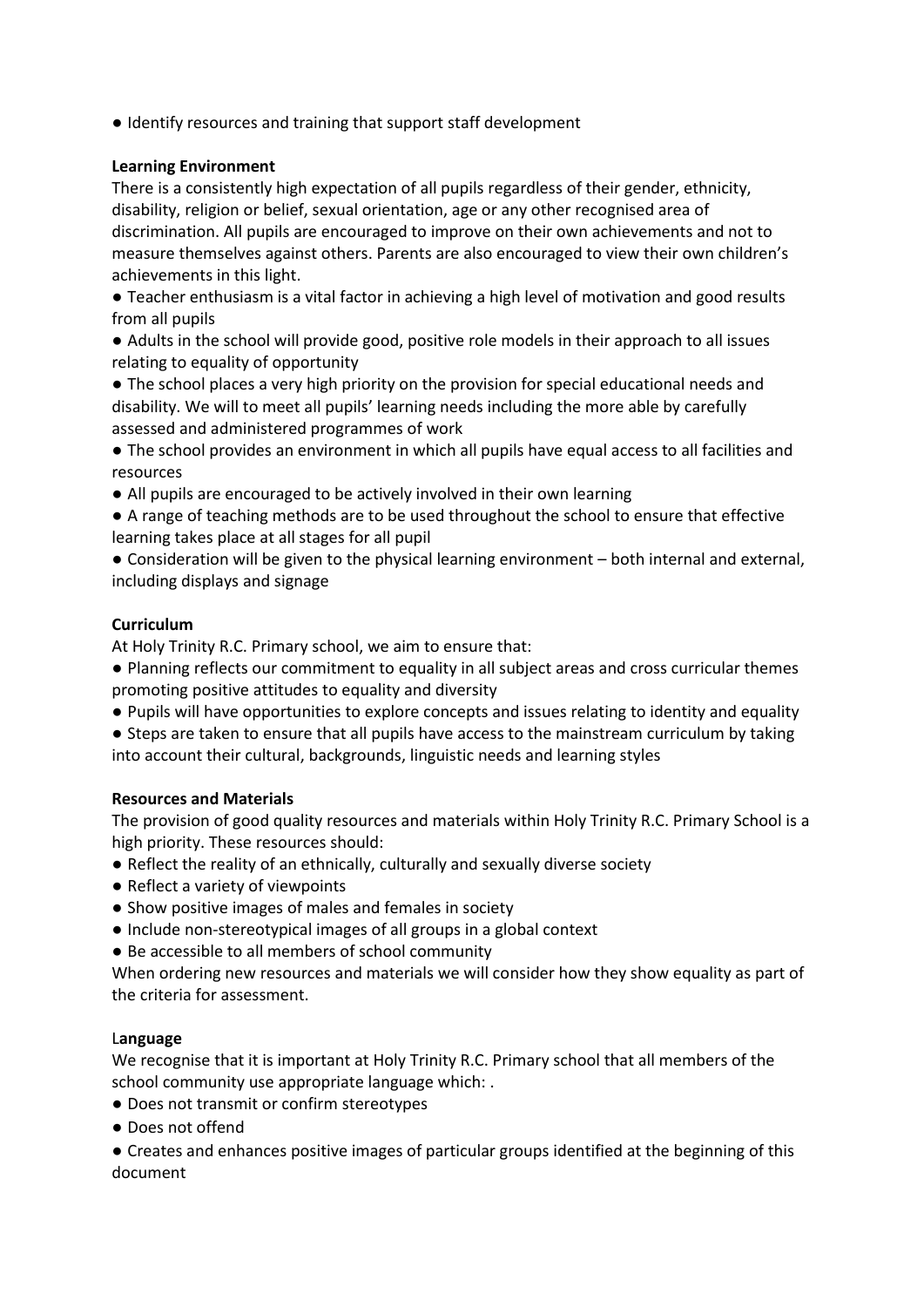● Creates the conditions for all people to develop their self esteem

● Uses accurate language in referring to particular groups or individuals and challenges in instances where this is not the case

#### **Extended Learning Opportunities**

It is the policy of our school to provide equal access to all activities from an early age. We undertake responsibility for making contributions to extended learning opportunities and are aware of the school's commitment to equality of opportunity (e.g. sports helpers, coach drivers) by providing them with written guidelines drawn from this policy.

We try to ensure that all such non staff members who have contact with children adhere to these guidelines.

#### **Provision for Bi-lingual Pupils**

We undertake at Holy Trinity R.C. Primary school to make appropriate provision for all EAL/bilingual children/groups to ensure access to the whole curriculum. These groups include:

- Pupils for whom English is an additional language
- Pupils who are new to the United Kingdom
- Gypsy, Roma and Traveller Children
- Advanced bi-lingual learners
- Use first language effectively for learning

#### **Personal Development and Pastoral Guidance**

● Staff take account of gender, ethnicity, disability, religion or belief, sexual orientation, age or any other recognised area of discrimination and the experience and needs of particular groups such as Gypsy, Roma and Traveller, refugee and asylum seeker pupils

● All pupils are encouraged to consider the full range of career opportunities available to them with no discriminatory boundaries placed on them due to their disability, gender, race or sexual orientation (whilst acknowledging that a disability may impose some practical boundaries to some career aspirations)

● All pupils/staff/parents/carers are given support, as appropriate, when they experience discrimination

- We recognise that perpetrators may also be victims and require support.
- Positive role models are used throughout the school to ensure that different groups of pupils can see themselves reflected in the school community

● Emphasis is placed on the value that diversity brings to the school community rather than the challenges.

#### **Staffing and Staff Development**

We recognise the need for positive role models and distribution of responsibility among staff.

● This must include pupils' access to a balance of male and female staff at all key stages where possible

● We encourage the career development and aspirations of all school staff through coaching, mentoring and professional development

● It is our policy to provide staff with training and development, which will increase awareness of the needs of different groups of pupils

● Access to opportunities for professional development is monitored on equality grounds

#### **Staff Recruitment**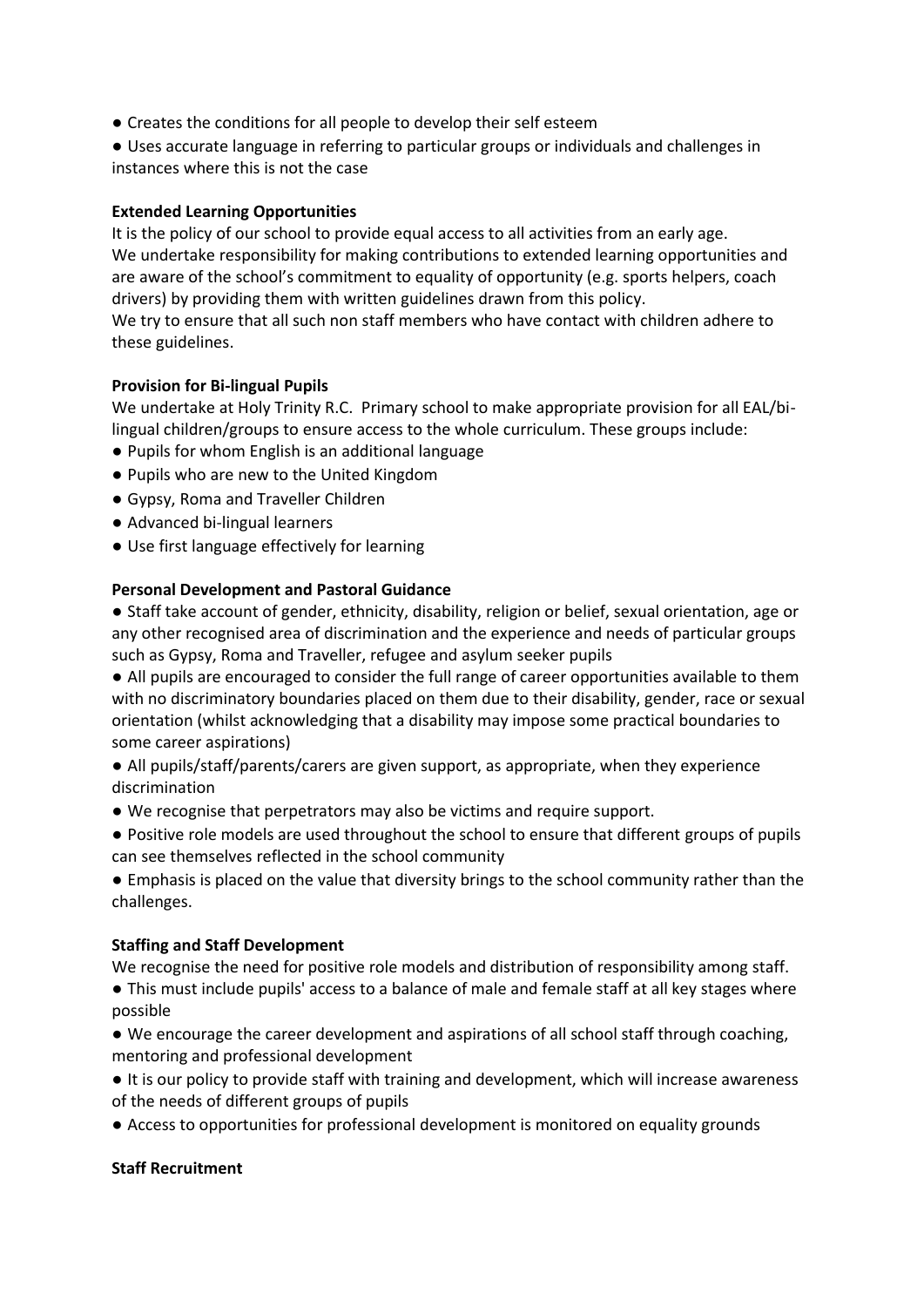● All those involved in recruitment and selection are trained and aware of what they should do to avoid discrimination and ensure equality good practice through the recruitment and selection process

- Equalities policies and practices are covered in all staff inductions
- All temporary staff are made aware of policies and practices

● Employment policy and procedures are reviewed regularly to check conformity with legislation and impact

#### Note:

Under the Equality Act 2010, in very limited circumstances, an employer can claim that a certain religious denomination or belief is considered to be a genuine occupational requirement of that role. An aided school may be able to rely on this for some roles in school, particular those roles that provide spiritual leadership. However this would not apply for all staff in School. In addition, there are also instances in which a job will qualify for a genuine occupational qualification on the grounds of gender. However, only in very few instances would this be permissible, for example, where the job is likely to involve physical contact with members of the opposite sex, where matters of decency or privacy are involved.

#### **Partnerships with Parents/Carers/Families and the Wider Community**

We will work with parents/carers to help all pupils to achieve their potential.

- All parents/carers are encouraged to participate in the full life of the school.
- Setting up, as part of the schools' commitment to equality and diversity, a group made up of all stakeholders of the school community. This has been/will be developed to support the school with matters related to its equalities duties
- Members of the local community are encouraged to join in school activities
- Exploring the possibility of the school having a role to play in supporting new and settled communities

## **Roles and Responsibilities**

● Our governing body will ensure that the school complies with statutory requirements in respect of this policy and action plan

● The headteacher is responsible for the implementation of this policy, and will ensure that staff are aware of their responsibilities, that they are given necessary training and support and report progress to the governing body

● The headteacher has day-to-day responsibility for co-ordinating the implementation of this policy

● Our staff will promote an inclusive and collaborative ethos in the school, challenge inappropriate language and behaviour, respond appropriately to incidents of discrimination and harassment, ensure appropriate support for children with additional needs and maintain a good level of awareness of equalities issues

● All members of the school community have a responsibility to treat each other and staff with respect, to feel valued, and to speak out if they witness or are subject to any inappropriate language or behaviour

● We will take steps to ensure all visitors to the school adhere to our commitment to equality

## **Commissioning and Procurement**

Holy Trinity R.C. Primary School will ensure that we buy services from organisations that comply with equality legislation. This will be a significant factor in any tendering process.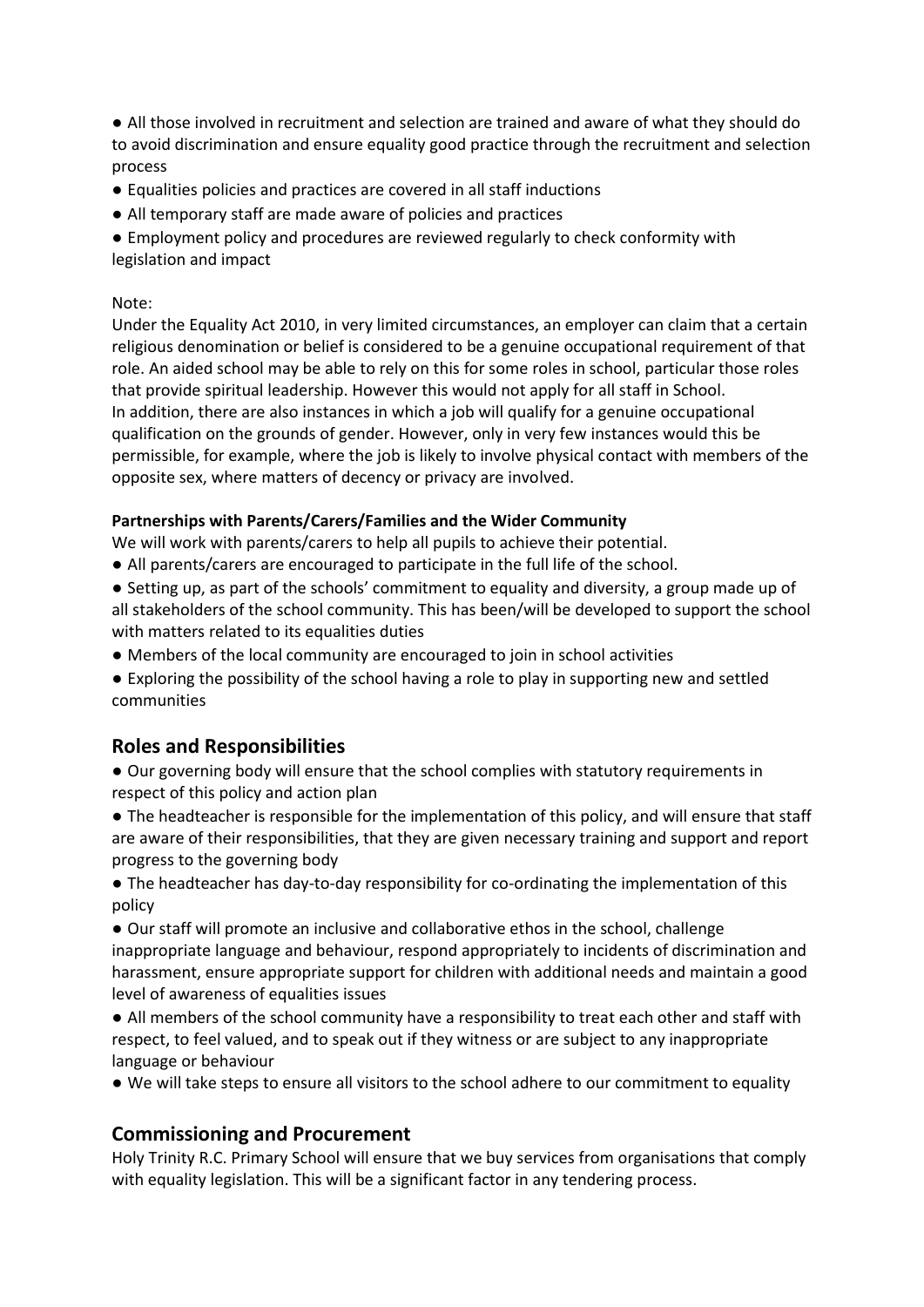# **The Measurement of Impact of the Policy**

This policy will be evaluated and monitored for its impact on pupils, staff, parents and carers from the different groups that make up our school. An action plan will be published to enable an impact assessment to be undertaken at the appropriate time within a given timescale.

# **Publicising the Policy and Plan**

This policy will be on the school website and the internal teacher drive within school. Parents are informed of this via a newsletter and copies are kept in school.

# **Annual Review of Progress**

We analyse data for all groups *covering ethnicity, disability and gender and report annually on our progress to improve access for disabled pupils, including access to the curriculum, physical access and access to information. Taking this single equality approach, we will incorporate all requirements into one annual report which meets the requirements of the new legislation and which will formulate the basis for the annual action plan.*

# **Equality Impact Assessments**

We will undertake equality impact assessments annually *to ensure it meets the needs of all our service users and that no group (in relation to ethnicity, disability, gender, age, religion and belief, and sexual orientation) is disadvantaged or cannot access our services.*

The policy was written in September 2018.

It will be reviewed annually.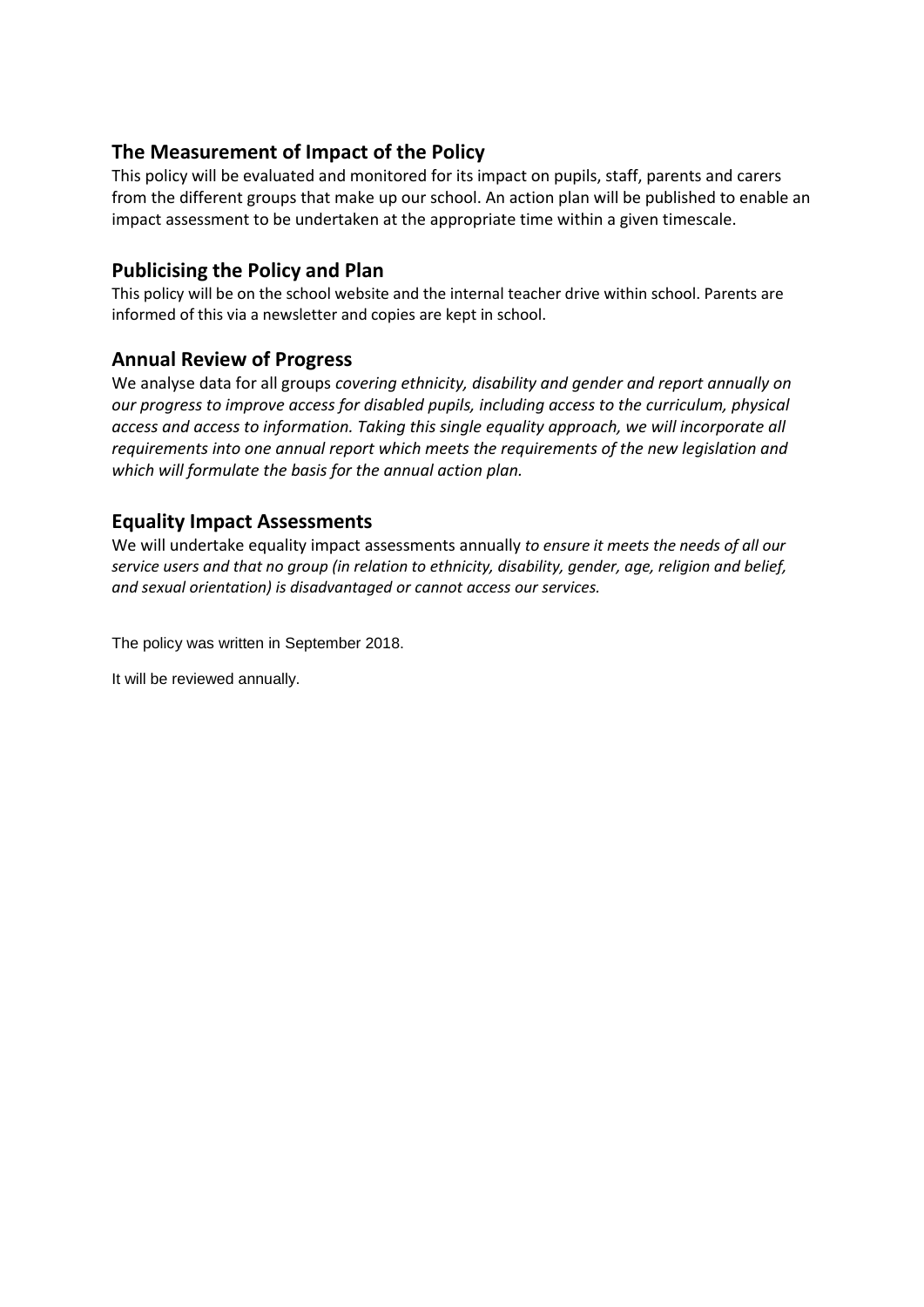# **Appendix 1 – for information**

# **Race**

The term race includes colour, ethnic origin, nationality, national origin and citizenship as well as race.

Reporting racist incidents in schools

Schools in Lancashire are required to have in place a procedure for dealing with and reporting racist incidents, which includes providing an annual summary of racist incidents to Lancashire County Council.

# **Disability**

What is a disability?

● Disability is a physical or mental impairment which has an effect on a person's ability to carry out normal day-to-day activities. That effect must be:

• substantial (more than minor or trivial) • adverse • long-term (it has lasted, or is likely to last, for at least a year or for the rest of the life of the person affected).

There is no need for a person to have a specific, medically-diagnosed cause for their impairment – what matters is the effect of the impairment, not the cause.

Examples include hearing or sight impairments, a significant mobility difficulty, mental health conditions or learning difficulties. There are many other types of condition, illness or injury that can result in a person being disabled (eg diabetes, asthma, cancer, arthritis, epilepsy, multiple sclerosis, heart conditions, facial disfigurement).

# **GENDER**

The term gender includes boys, girls, men and women, and transgender/transsexual people. Sexual orientation is a distinct protected characteristic. (The term transgender refers to a range of people who do not feel comfortable with their birth gender).

What is the difference between sex and gender?

● Sex refers to biological status as male or female. It includes physical attributes such as sex chromosomes, gonads, sex hormones, internal reproductive structures, and external genitalia.

● Gender is a term that is often used to refer to ways that people act, interact, or feel about themselves, which are associated with boys/men and girls/women. While aspects of biological sex are the same across different cultures, aspects of gender may not be.

# **Sexual Orientation**

Heterosexism is any prejudice and discrimination against individuals and groups who are lesbian, gay, bisexual (LGB) or are perceived to be so. It is based on the assumption that everyone is or should be heterosexual. Expressions of dislike, contempt or fear based on heterosexism are usually known as homophobia, although lesophobia and biphobia are also coming into use.